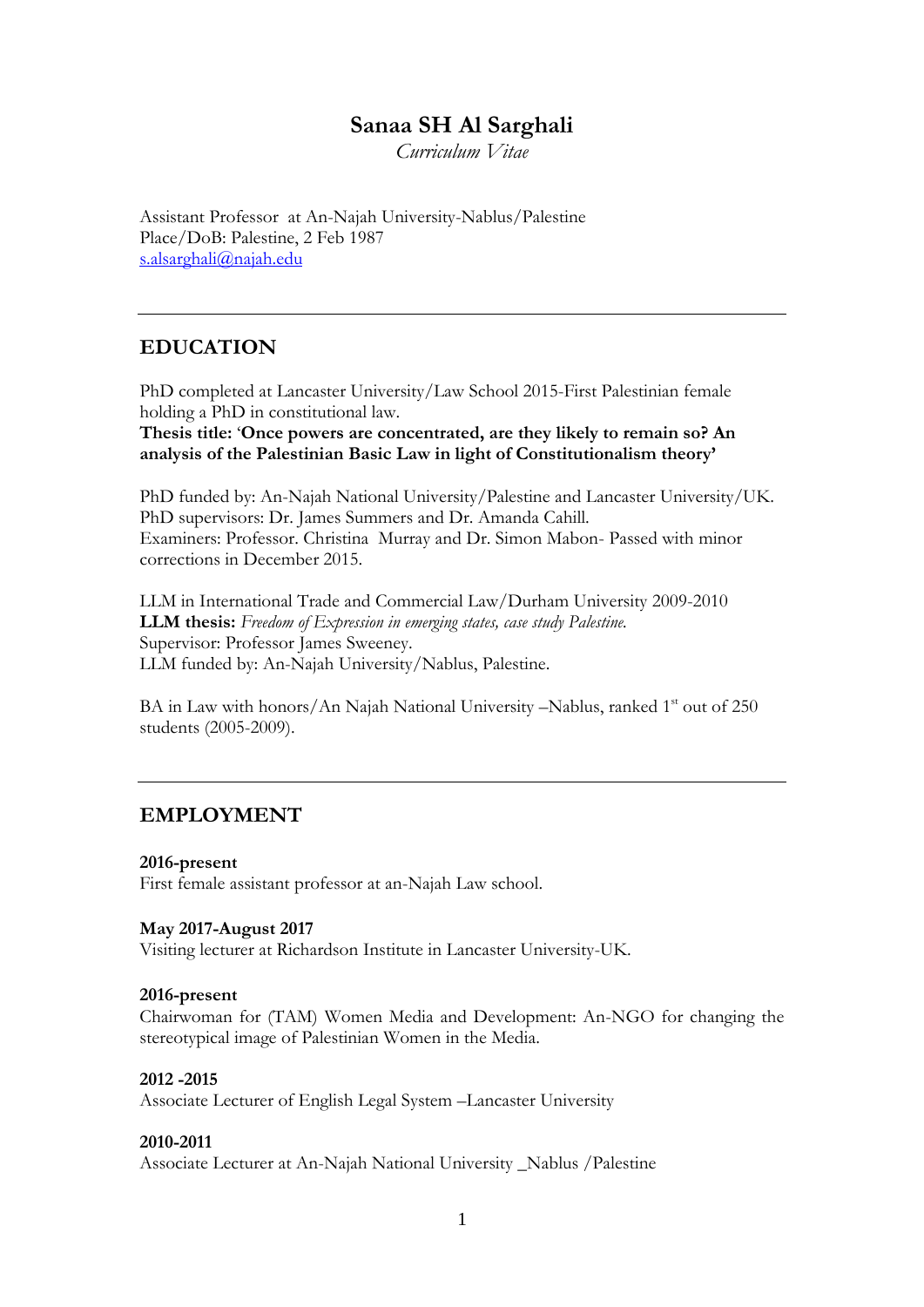# **PUBLICATIONS**

Alsarghali. S (in press) 'Legal Education in the Occupied Palestinian Territories' presented in IALS workshop-to be published in January 2018.

Alsarghali. S (in press) 'Once powers are concentrated are likely to remain so?' published on World Congress website- to be published March 2018.

Alsarghali. S and Izquierdo Sanchez.S (in preparation) 'Game theory and Semipresidential system: a permanent zero sum game?'

Alsarghali. S (in preparation) 'Palestine and the State of Exception: Perfect Marriage?'.

Alsarghali. S (2017) 'An (un)constitutional hangover? An analysis of the current Palestinian Basic Law in light of Palestine's constitutional heritage' in *Illinois Law Review*  Vol. 2017 No. 2

Hajqasem & Alsarghali (2017) *Constitutional law theories- Section one* (Arabic). In print.

Alsarghali (2018) *Square Pegs and Round Holes: The Story of the Palestinian Political System,* completed.

### **CONFERENCE ACTIVITIES**

July 2017: State of Exception conference, Lancaster University, UK/ co-organizer and presenter.

May 2017: Constitutional Building Conference, An-Najah University, Palestine/ Organizer and presenter.

April 2016: International Conference on "Constitutional History: Comparative Perspectives" April 12 & 13, 2016 – Chicago (Illinois) paper presenter.

July 2014: Eleventh Annual International Conference on Law 14-17 July 2014, Athens, Greece/paper presenter.

June2014: WG Hart Legal Workshop on Legal Education and Training and the Professions (IALS workshop)/ paper presenter 'Legal Education in the Occupied Palestinian Territories: Background, Current and Future'.

June2014: World Congress–Oslo University (Constitutions and Illiberal Democracies): paper presenter.

October 2013: Liverpool Research conference/ Paper presenter: 'An analysis of the Palestinian Basic Law'.

April 2013: 5 Broken Cameras workshop (screening of the movie and legal discussion afterwards) Lancaster University-Center for International Law and Human Rights/ organizer.